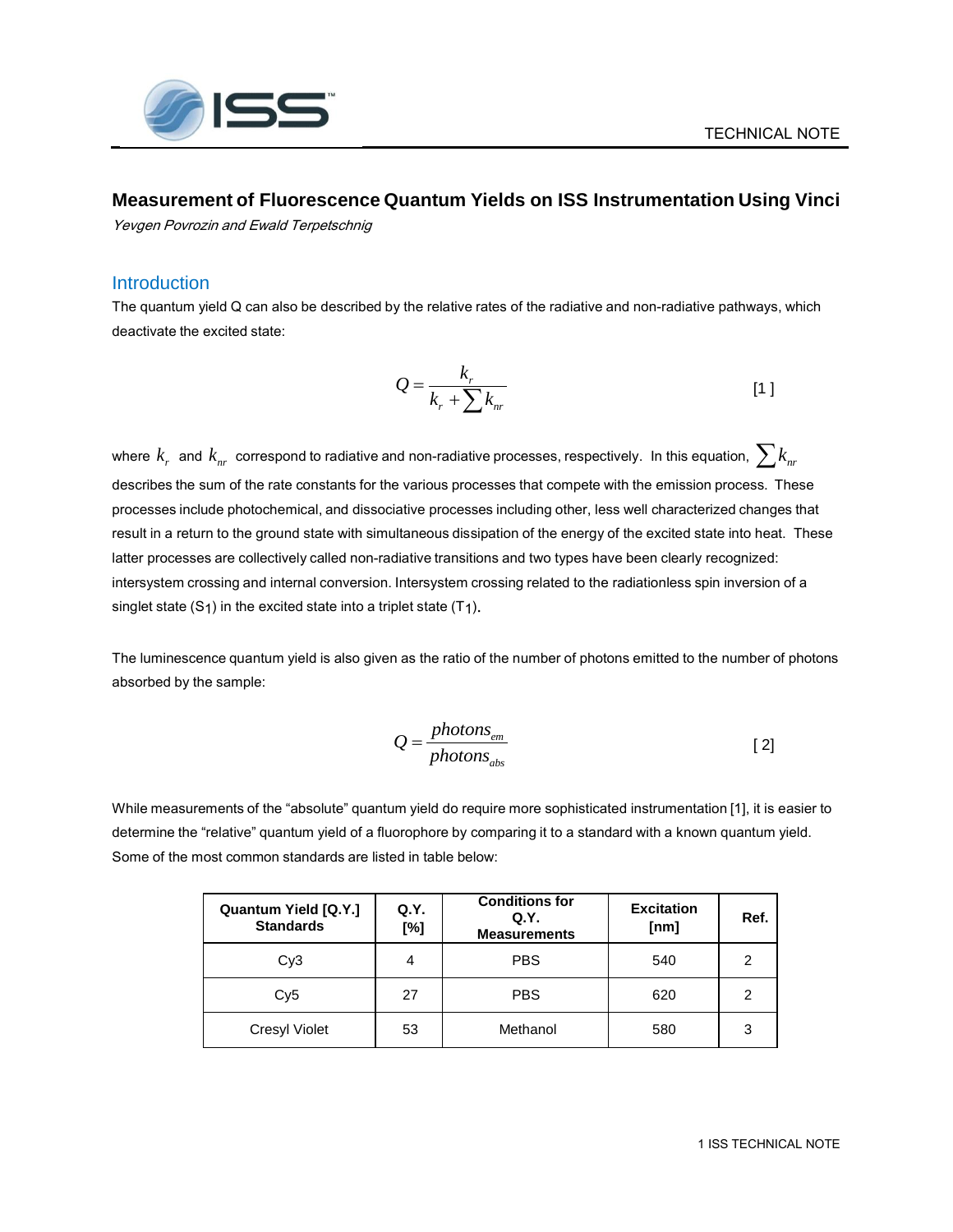| Quantum Yield [Q.Y.]<br><b>Standards</b>                                             | Q.Y.<br>[%] | <b>Conditions for</b><br>Q.Y.<br><b>Measurements</b> | <b>Excitation</b><br>[nm] | Ref. |
|--------------------------------------------------------------------------------------|-------------|------------------------------------------------------|---------------------------|------|
| Fluorescein                                                                          | 95          | 0.1 M NaOH, $22^{\circ}$ C                           | 496                       | 3    |
| <b>POPOP</b>                                                                         | 97          | Cyclohexane                                          | 300                       | 3    |
| Quinine sulfate                                                                      | 58          | 0.1 M $H_2SO_4$ , 22 $^{\circ}$ C                    | 350                       | 3    |
| Rhodamine 101                                                                        | 100         | Ethanol                                              | 450                       | 4    |
| Rhodamine 6G                                                                         | 95          | Water                                                | 488                       | 4    |
| Rhodamine B                                                                          | 31          | Water                                                | 514                       | 4    |
| Tryptothan                                                                           | 13          | Water, 20°C                                          | 280                       | 3    |
| L-Tyrosine                                                                           | 14          | Water                                                | 275                       | 3    |
| <b>Table 1.</b> List of common standards for fluorescence quantum yield measurements |             |                                                      |                           |      |

The quantum yields of these compounds are mostly independent of the excitation wavelength, allowing these standards to be used wherever they display useful absorption. This is what Vavilov discovered already in 1927 [5]. Exceptions to Vavilov's law can occur [6].

Determination of the relative quantum yield is generally accomplished by a comparison of the wavelength-integrated intensity of the unknown sample with the standard. There are two approaches for relative quantum yield measurements: The "one point" method, where the quantum yield is calculated, using only one emission value for the sample and one for the standard is fast, but not always reliable.

The second approach is the comparative method described by Williams et al. [7]. It is more time consuming yet providing higher accuracy by comparing the integrated fluorescence intensity and the absorption for sample and reference.

### Instrumentation

The fluorescence intensity measurements were performed on PC1, the photon-counting fluorescence spectrometer from ISS. The PC1 is a sensitive, compact, computer-controlled photon-counting spectrofluorometer designed for applications in physical chemistry, biochemistry, physiology, neurochemistry, molecular biology, environmental analysis, and immunoassay research. Vinci, a comprehensive and flexible fluorescence spectroscopy analysis software package, enables instrument control and data acquisition directly from the PC computer.

The PC1 can be fully upgraded to the K2™ Multifrequency Phase Fluorometer for fluorescence and phosphorescence lifetime measurements with picosecond resolution. A large variety of light sources and accessories are available for a wide range of applications.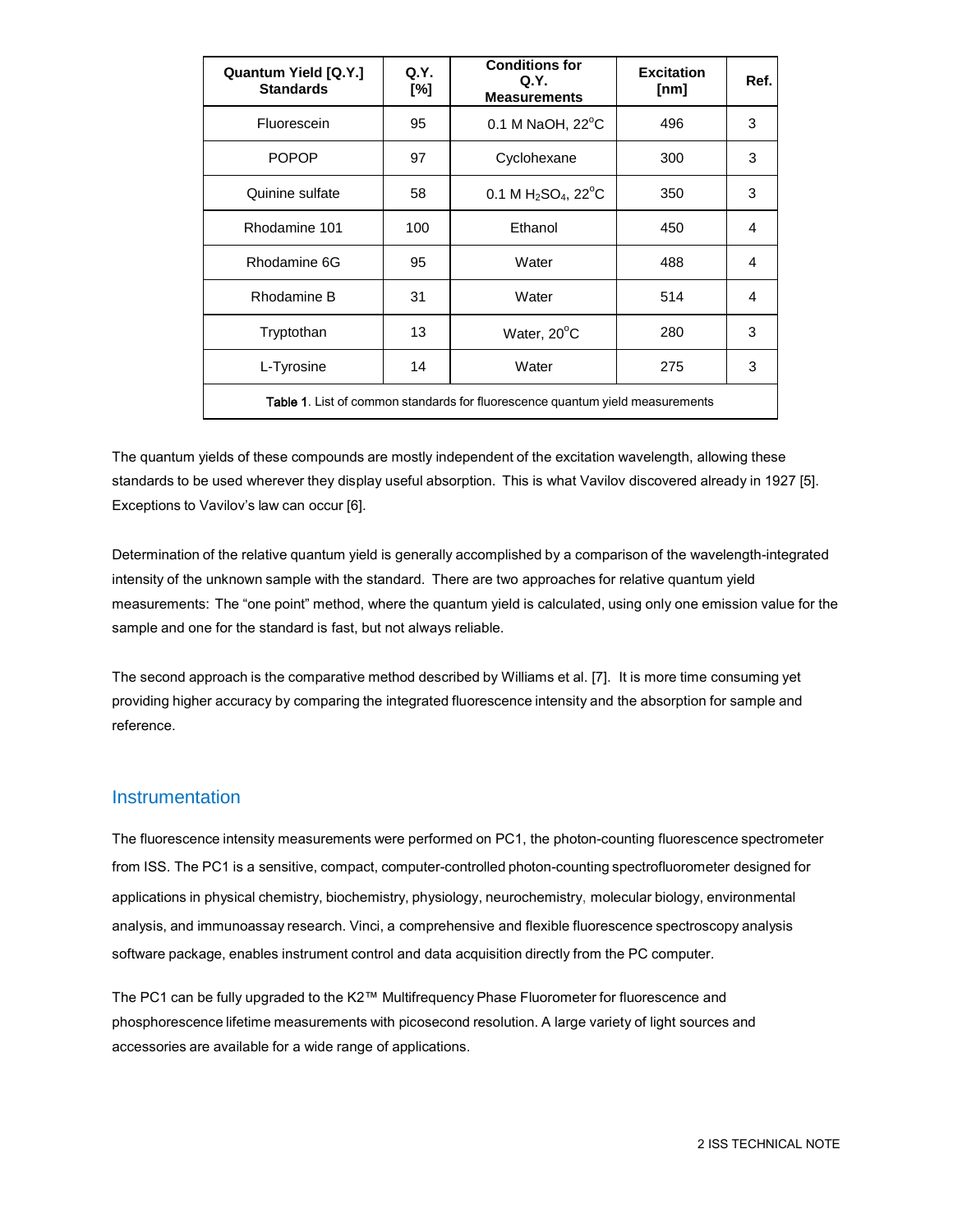

**Figure 2**. Schematic drawing of PC1, the photon-counting spectrofluorimeter from ISS.

## Experimental Conditions

Quantum yield standards should be chosen to ensure maximum overlap of the absorption and emission between sample and reference.

Instruments Setup. Once the spectrofluorometer parameters are adjusted and set, they should be kept unchanged during the entire measurement.

Cuvettes. In order to minimize the error for measured absorption values, it is advisable to use cuvettes with optical path lengths of 20 mm - 50 mm. However, 10 mm cuvettes are acceptable.

Optical density. To avoid inner filter effects, the optical density must be below 0.1 at the excitation wavelength.

### Measurement Procedure

- 1. Absorption spectrum of the solvent.
- 2. Absorption spectrum of the sample.
- 3. Subtract absorption spectrum of the solvent from the absorption spectrum of the sample.
- 4. Determine the optical density of the sample at the anticipated excitation wavelength.
- 5. Take the emission spectrum of the solvent.
- 6. Take the emission spectrum of the sample.
- 7. Subtract the emission spectrum of solvent from the emission spectrum of sample. Use the corrected emission spectrum and calculate the area under the curve.
- 8. Repeat the same routine for the quantum yield standard.

#### How to improve the precision of quantum yield measurements

Use cuvettes with extended optical path lengths (20 mm - 50 mm), which allow for more accurate measurement of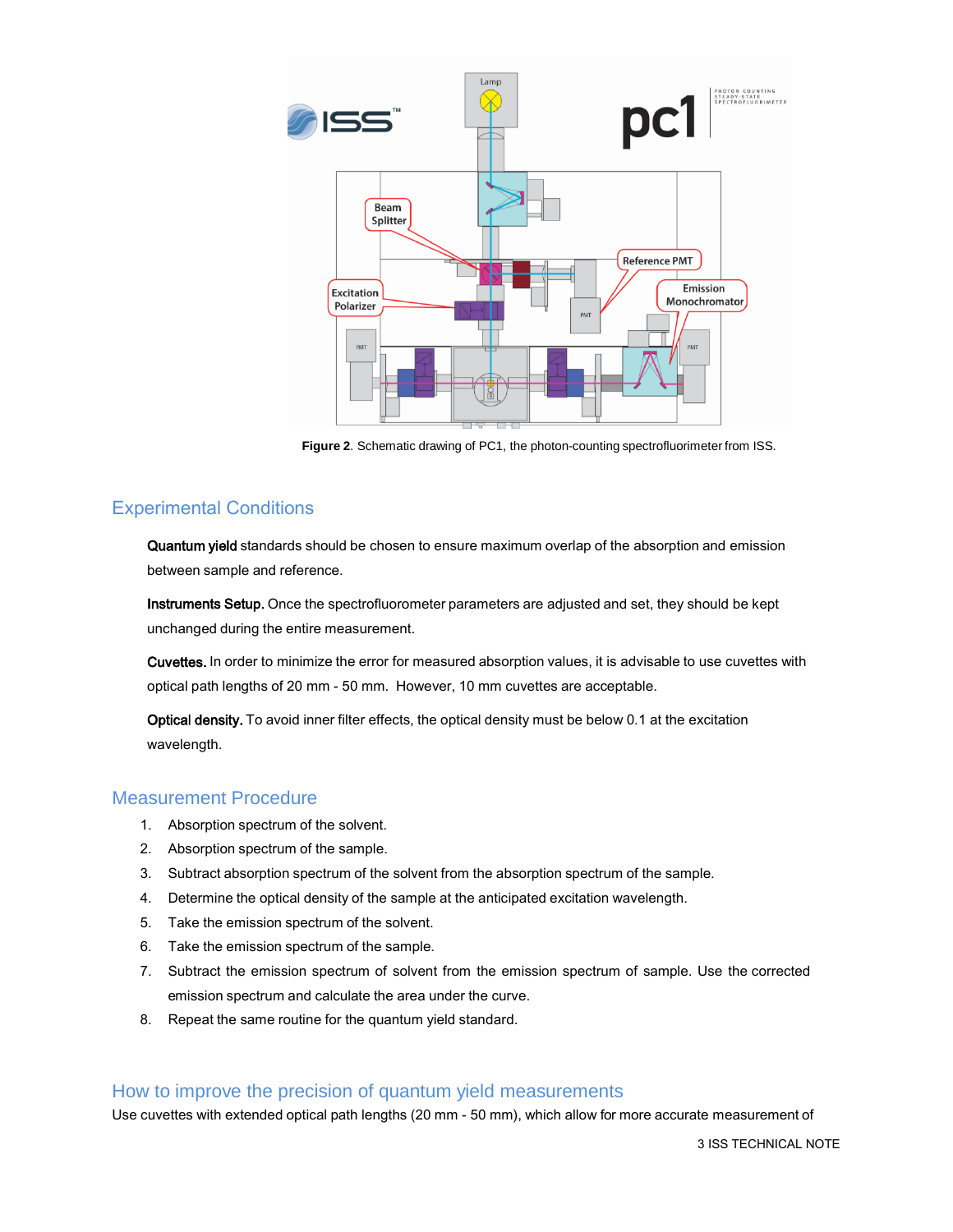lower concentrations. Prepare solutions with optical densities ranging from 0.1 to 0.01, and calculate the quantum yield using the "gradient method" described below.

#### **Calculation**

The relative quantum yield is generally determined by comparing the wavelength-integrated intensity of an unknown sample to that of a standard. The quantum yield of the unknown sample is calculated using:

$$
Q = Q_R \frac{I}{I_R} \frac{OD_R}{OD} \frac{n^2}{n_R^2}
$$
 [3]

where Q is the quantum yield, I is the integrated intensity, n is the refractive index, and OD is the optical density. The subscript R refers to the reference fluorophore of known quantum yield. However, a more accurate method to determine quantum yields is to prepare solutions with optical densities in the range of 0.1–0.01, and to calculate the quantum yield using the gradients determined for the sample and the reference. In this case quantum yield can be calculated using:

$$
Q = Q_R \left( \frac{Grad}{Grad_R} \right) \left( \frac{n^2}{n_R^2} \right)
$$
 [4]

where Grad is the gradient obtained from the plot of the integrated fluorescence intensity vs. optical density (see below). Vinci analysis software enables to carry out these procedures and to calculate the quantum yields using the gradient method.

## Measurement of Quantum Yields Using Vinci

Upon completion of the recording of the emission spectra with Vinci - Instrument and Experiment Control switch to Vinci Analysis. Click on File -> New and the following New Data Set dialog box will appear; here the X and Y-axes are defined.

|          | x<br>New Data Set                                                                     |  |  |  |  |  |
|----------|---------------------------------------------------------------------------------------|--|--|--|--|--|
|          | X Axis                                                                                |  |  |  |  |  |
|          | <b>Optical Density</b><br>Name                                                        |  |  |  |  |  |
|          | $-1.00$<br>1.00<br>0.10<br>with Step<br><b>Edit List</b><br>Custom <sup>V</sup><br>to |  |  |  |  |  |
| eld and  | Z Axis                                                                                |  |  |  |  |  |
| < values | Name<br>2nd Dimension                                                                 |  |  |  |  |  |
|          | 1.00<br>with Step<br>$-1.00$<br>0.10<br>to<br>Custom <sup>1</sup>                     |  |  |  |  |  |
|          | Y Axis                                                                                |  |  |  |  |  |
|          | Integrated Fl. Ir<br>Name                                                             |  |  |  |  |  |
|          | OK<br>Cancel                                                                          |  |  |  |  |  |

Choose Custom under X Axis field press Edit List.

This will allow you to fill in the  $\lambda$ (Optical Density).

4 ISS TECHNICAL NOTE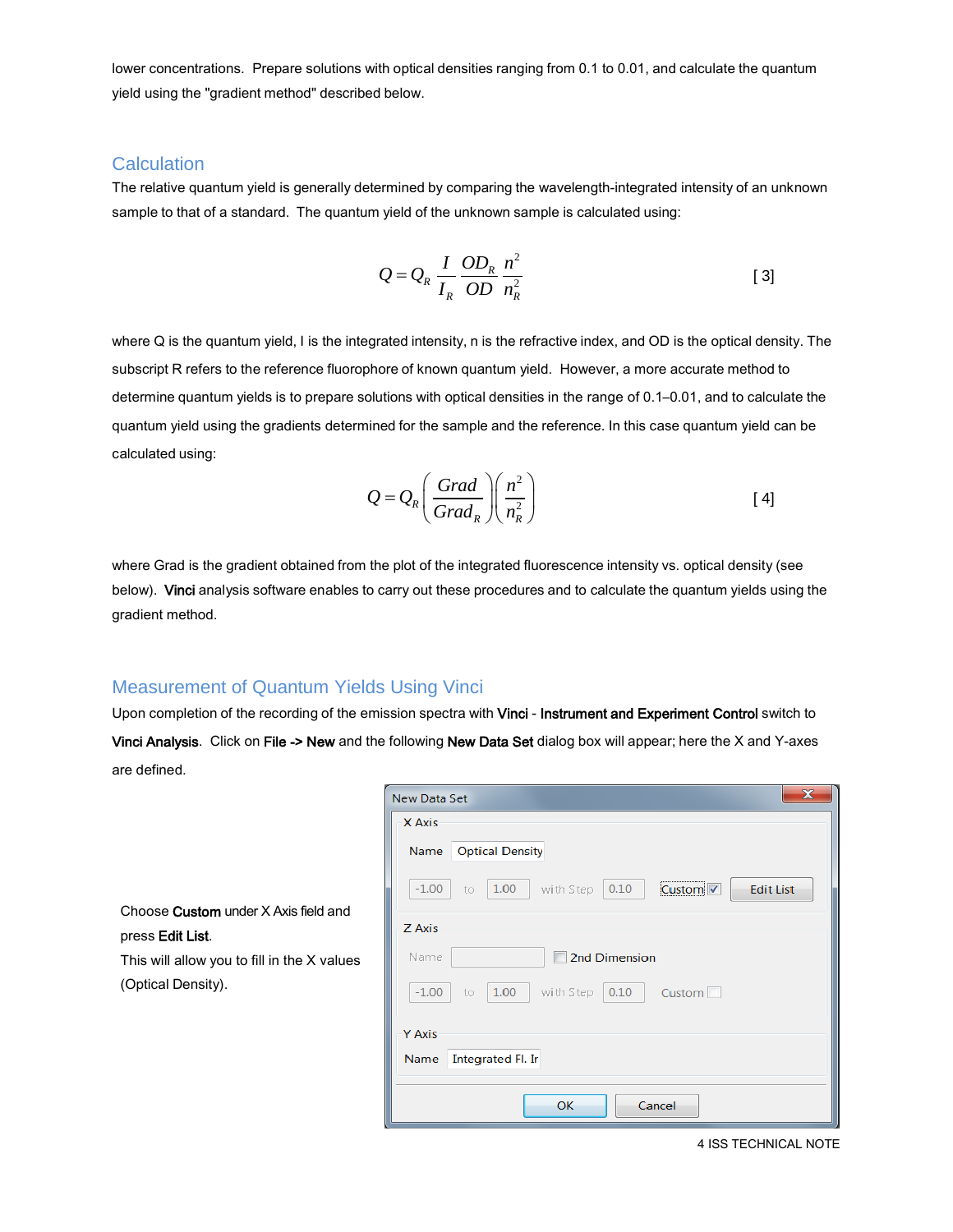| <b>Custom values</b> |    |        |                                                                                                                                                                                                                                                                                                                                                     | $\overline{\mathbf{x}}$ |
|----------------------|----|--------|-----------------------------------------------------------------------------------------------------------------------------------------------------------------------------------------------------------------------------------------------------------------------------------------------------------------------------------------------------|-------------------------|
|                      |    |        | $\begin{picture}(130,10) \put(0,0){\line(1,0){10}} \put(15,0){\line(1,0){10}} \put(15,0){\line(1,0){10}} \put(15,0){\line(1,0){10}} \put(15,0){\line(1,0){10}} \put(15,0){\line(1,0){10}} \put(15,0){\line(1,0){10}} \put(15,0){\line(1,0){10}} \put(15,0){\line(1,0){10}} \put(15,0){\line(1,0){10}} \put(15,0){\line(1,0){10}} \put(15,0){\line($ |                         |
| $\bf{0}$             |    |        |                                                                                                                                                                                                                                                                                                                                                     |                         |
| 0.0195               |    |        |                                                                                                                                                                                                                                                                                                                                                     |                         |
| 0.0411               |    |        |                                                                                                                                                                                                                                                                                                                                                     |                         |
| 0.0516               |    |        |                                                                                                                                                                                                                                                                                                                                                     |                         |
| 0.0692               |    |        |                                                                                                                                                                                                                                                                                                                                                     |                         |
| 0.0936               |    |        |                                                                                                                                                                                                                                                                                                                                                     |                         |
|                      |    |        |                                                                                                                                                                                                                                                                                                                                                     |                         |
|                      |    |        |                                                                                                                                                                                                                                                                                                                                                     |                         |
|                      |    |        |                                                                                                                                                                                                                                                                                                                                                     |                         |
|                      | OK | Cancel |                                                                                                                                                                                                                                                                                                                                                     |                         |

After all X values are filled in, press OK and the New Data Set dialog box will come up. The next step is to input the Y data (Integrated Fluorescence Intensity): click on Data tab and proceed with adding the Y-data values.

| G)<br>Noname#1*      |                                     | $\begin{array}{c c c c c c} \hline \multicolumn{3}{c }{-} & \multicolumn{3}{c }{-} & \multicolumn{3}{c }{-} \multicolumn{3}{c }{-} \multicolumn{3}{c }{-} & \multicolumn{3}{c }{-} \multicolumn{3}{c }{-} \multicolumn{3}{c }{-} \multicolumn{3}{c }{-} & \multicolumn{3}{c }{-} \multicolumn{3}{c }{-} & \multicolumn{3}{c }{-} & \multicolumn{3}{c }{-} \multicolumn{3}{c }{-} & \multicolumn{3}{c }{-} & \multicolumn{3}{c }{-}$ |
|----------------------|-------------------------------------|-------------------------------------------------------------------------------------------------------------------------------------------------------------------------------------------------------------------------------------------------------------------------------------------------------------------------------------------------------------------------------------------------------------------------------------|
| <b>Visualization</b> | Data<br><b>Lustom Filter</b>        |                                                                                                                                                                                                                                                                                                                                                                                                                                     |
| <b>Title</b>         | Quantum Yield Standard              |                                                                                                                                                                                                                                                                                                                                                                                                                                     |
| Comment              |                                     |                                                                                                                                                                                                                                                                                                                                                                                                                                     |
|                      | Optical Density Integrated Fl. Int. |                                                                                                                                                                                                                                                                                                                                                                                                                                     |
| 0.000000             | 0.000000                            |                                                                                                                                                                                                                                                                                                                                                                                                                                     |
| 0.019500             | 4328000.000000                      |                                                                                                                                                                                                                                                                                                                                                                                                                                     |
| 0.041100             | 9121010.000000                      |                                                                                                                                                                                                                                                                                                                                                                                                                                     |
| 0.051600             | 11450300.000000                     |                                                                                                                                                                                                                                                                                                                                                                                                                                     |
| 0.069200             | 15335000.000000                     |                                                                                                                                                                                                                                                                                                                                                                                                                                     |
| 0.093600             | 20770100.000000                     |                                                                                                                                                                                                                                                                                                                                                                                                                                     |
|                      |                                     |                                                                                                                                                                                                                                                                                                                                                                                                                                     |

After this step, switch to "Visualization" tab and the following plot will be displayed: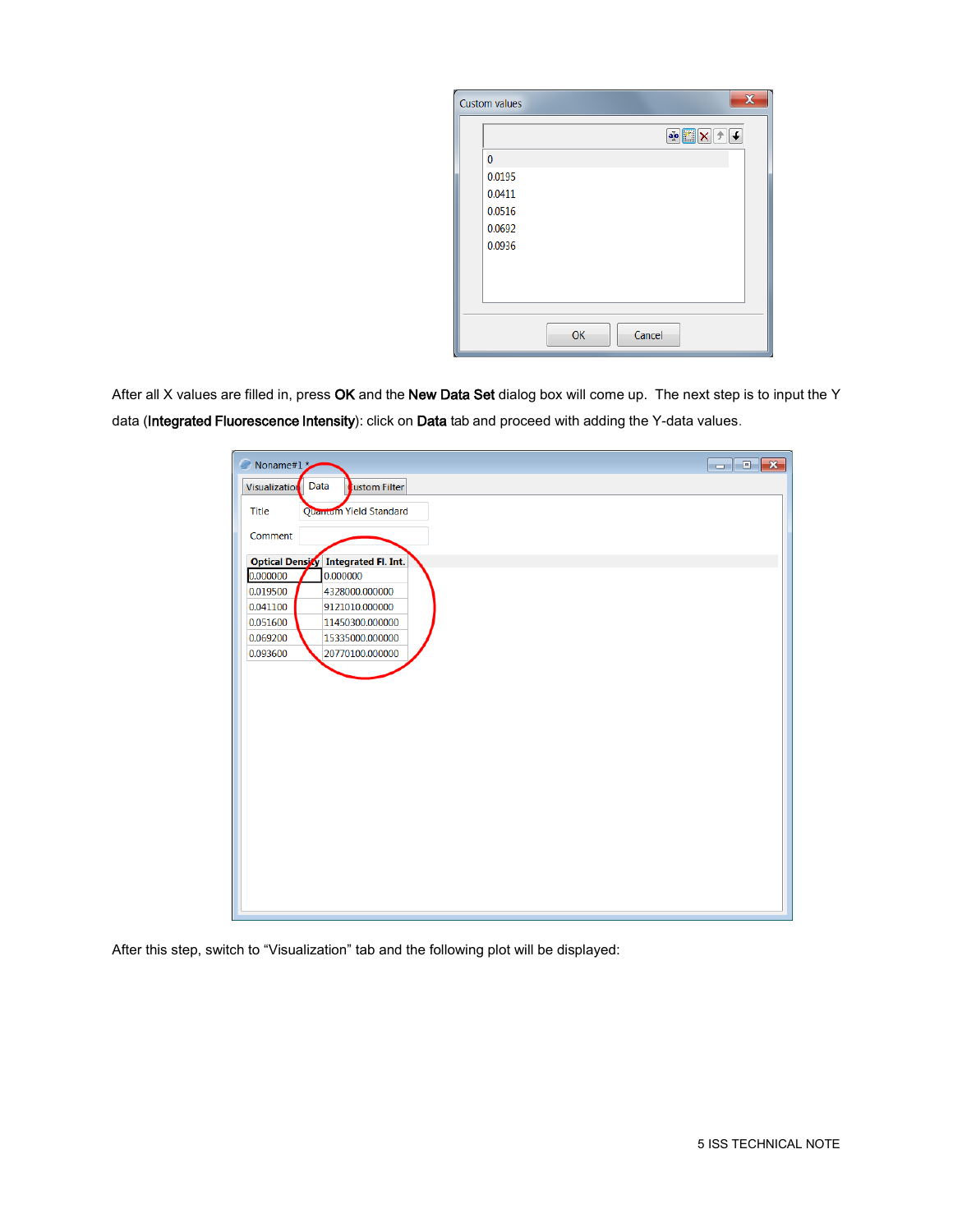

The above Integrated Fluorescence Intensity vs. Optical Density graph was obtained from the experimental data. To obtain the quantum yield of the sample it is necessary to determine the gradient of this curve. Press Fitting -> Linear,



This will produce the fit with the numerical value for the gradient: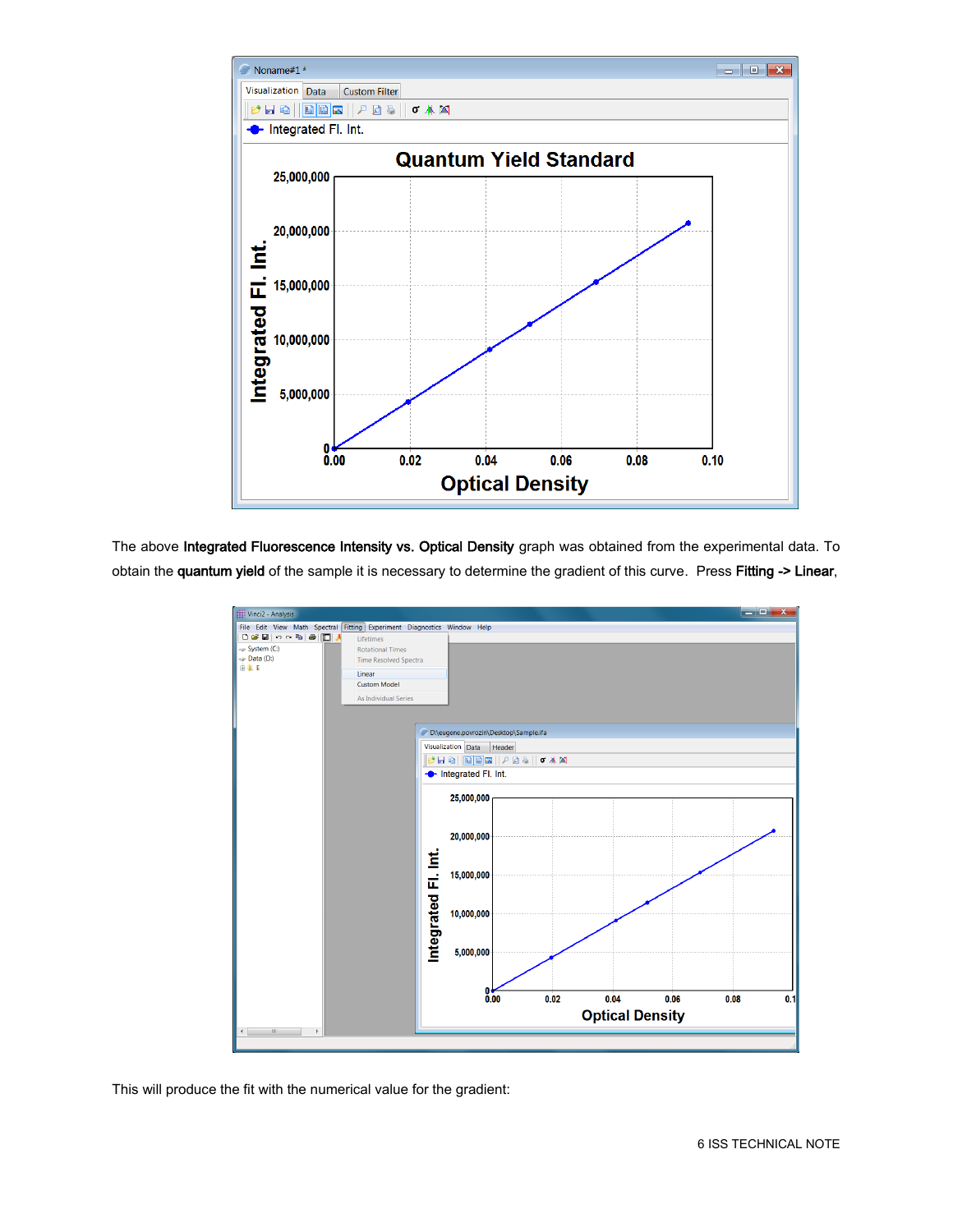

The numerical value of the gradient of the quantum yield standard – Grad R = 2.219 x 10<sup>8</sup> is used for the calculation of the quantum yield of the sample.

The same steps need to be repeated to obtain the sample(s) gradient(s):